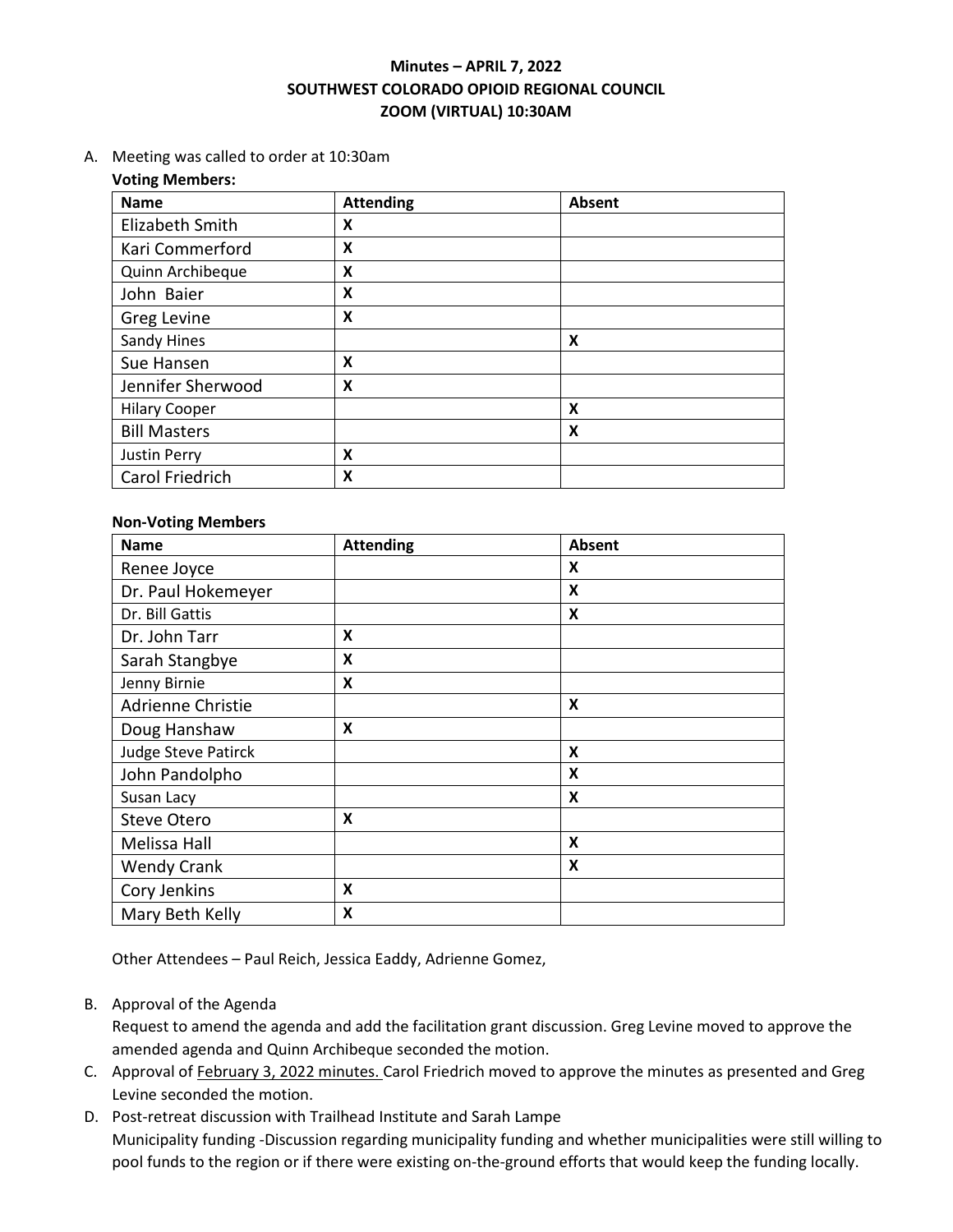Attorney General (Heidi Williams) has requested that municipalities declare the use of the funds by June 15 through the COST System. Discussion regarding how each county is addressing the stakeholders within their area:

- Gunnison County, per Liz Smith, has asked different municipalities and is struggling as there isn't a plan, no clear idea of the entire funding amount or how much the initiatives will cost. Per Kari Commerford, Gunnison County started opioid response planning in 2019 and established a program. In 2021 they received additional funding to sustain efforts through 2025. They have a MOUs with 35 different entities. They have a three year strategic plan and are looking to leverage the funds locally. Suggested including the regional aspect as new grants are applied for.
- Ouray County, per Carol Friedrich, the County and municipalities attended meetings with AG (Heidi) early on. Because of no on-the-ground efforts, they would choose to allocate to the region.
- Hinsdale County, per Greg Levine, everything would go to the council/region.
- Montrose County, per Sue Hansen, early on they did want to pool the money. But as the plan develops the conversation needs to happen again to reconnect with the stakeholders.
- Sarah Lampe, based on interviews two parts of the region, Gunnison County and Montrose County have on-the ground efforts. Additionally, San Miguel has a mill levy that is funding mental health work. Carol Friedrich responded that San Miguel is focusing on school, services for kids, professional development, and suicide prevention. Opioid treatment has not been addressed in a strategic plan. They are focusing the dollars on efforts to strength mental health but not opioid treatment.

Questions regarding declaration of funding:

- Quinn Archibeque asked if the conversation had happened with unincorporated towns. Liz Smith responded that all the small towns had signed onto the State's MOU.
- Sarah Lampe asked if the Council wanted to have the meetings with the municipalities to reconnect. Sue Hansen responded that once a draft plan was available she would like to circle back with the municipalities directly, versus a big group meeting.
- John Baier asked if there is a default, if a small municipalities do not respond. Sarah Lampe, responded that this has not been made clear, and this needs to be followed up with the AG.
- Doug Hanshaw stated that the Uncompahgre Recovery Connections (URC) submitted a grant in conjunction with Montrose Regional Hospital (MRH) that would strongly support what the UCR and Council are doing. Grant is for one million dollars over three years. Decision will be made in the summer.

# Actions Items:

- Liz Smith will continue efforts to communicate with AG office regarding process.
- Sarah Lampe and Trailhead will seek out additional information during facilitator discussion.
- Sarah Lampe will diagram and see where there is overlap on what is happening in the region.
- Liz Smith asked everyone to do their own outreach to the municipalities to assure everyone is aware of the options and processes.
- Sue Hansen requested framework of what we are going to talk about, refine the plan, and give a picture of what the Council is focusing on.

## Debrief In-Person Meeting

Sarah Lampe– Refer to document sent out on April 6, 2022:

## **Prevention**

• Goal 1: Develop and implement primary prevention programs to prevent Opioid Use Disorder Discuss 2 year plan template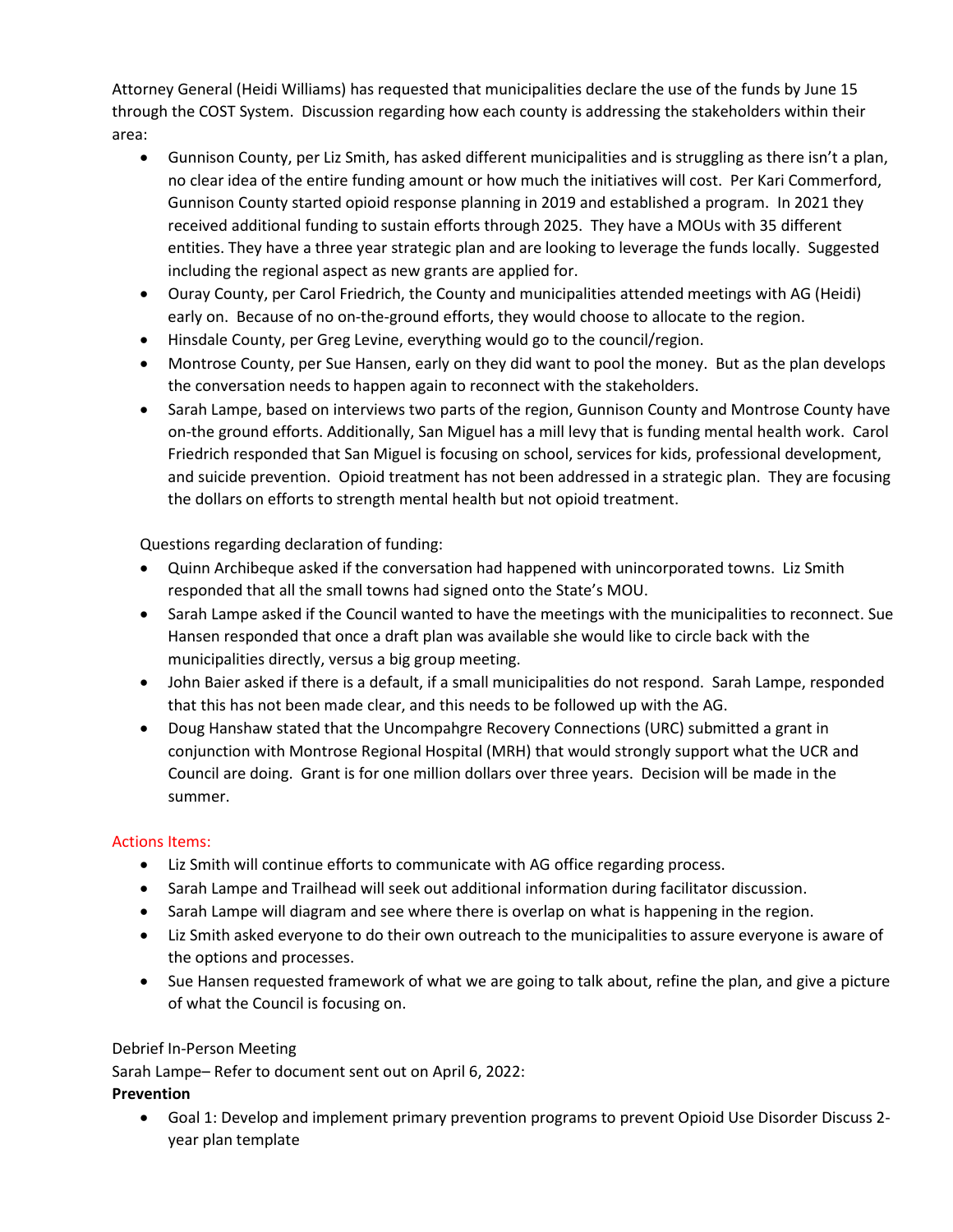- Goal 2: Develop and implement a communications campaign to reduce the stigma of mental health and OUD
- Goal 3: Develop the infrastructure necessary to implement and analyze the effectiveness of prevention programs and strategies
- Goal 4: Implement projects and programs with criminal justice and law enforcement

## Discussion:

- Mary Beth Kelly asked where the distribution of Narcan is being addressed. Sarah Lampe responded that the AG was asking for multiple levels -prevention, treatment, recovery, law enforcement, harm reduction- and potentially if fell in multiple levels. Doug Hanshaw indicated needs to be sprinkled to different categories
- Sue Hansen encouraged the Council to look at national initiatives and leverage other services to assure the Council is not duplicating efforts. Sarah Lampe indicated this could be a "guiding principle"

## **Treatment**

- Goal 1: Expand and increase treatment options across the region
- Goal 2: Build an infrastructure to successfully implement treatment programs and strategies and analyze their effectiveness
- Goal 3: Build communication frameworks to ensure resources and materials are shared across the region (duplication)

# Discussion:

• Sue Hansen asked if there is somewhere it addresses collaboration with nearby regions? Sarah Lampe indicated this was also a "guiding principle" as to how are we understanding what other regions are doing. Jessica Eaddy indicated the Four Corners Region is focused on in-patient feasibility

#### **Recovery**

- Goal 1: Expand recovery groups and community connection/options to community members in recovery and their families
- Goal 2: Improve the continuum of care from treatment to recovery in community
- Goal 3: Decrease stigma of people living with SUD/OUD

## JAM Board Activity – See Attached

## Two-Year Plan Template

Received the template for what the two year plan will look like. Sarah Lampe will update the allocation and the Council may need to consider the allocation as the buckets are slightly different from the original plan. In the template goals are now "activities."

Discussion in regards to changing the plan based on actual costs and budgets. Jessica Eaddy feels like there will be an opportunity to amend the plan in the two-year time frame. Sarah will ask during the facilitator meeting with the AG.

## Assign and discuss homework

## Action Items:

- Homework how would you like the work to play out? Sarah Lampe will send information regarding update service areas/goals and activities/what is the goals and processes on how we want to see this? (This was in the email forwarded from Heidi Williams by Sarah Lampe).
- The template will be filled out for the region. Homework should be filled out by County. Should be done by April 22. Sarah will send out follow information with firm deadline.
- Trailhead will be providing the Council a report to share with stakeholders that includes more than required by the AG.